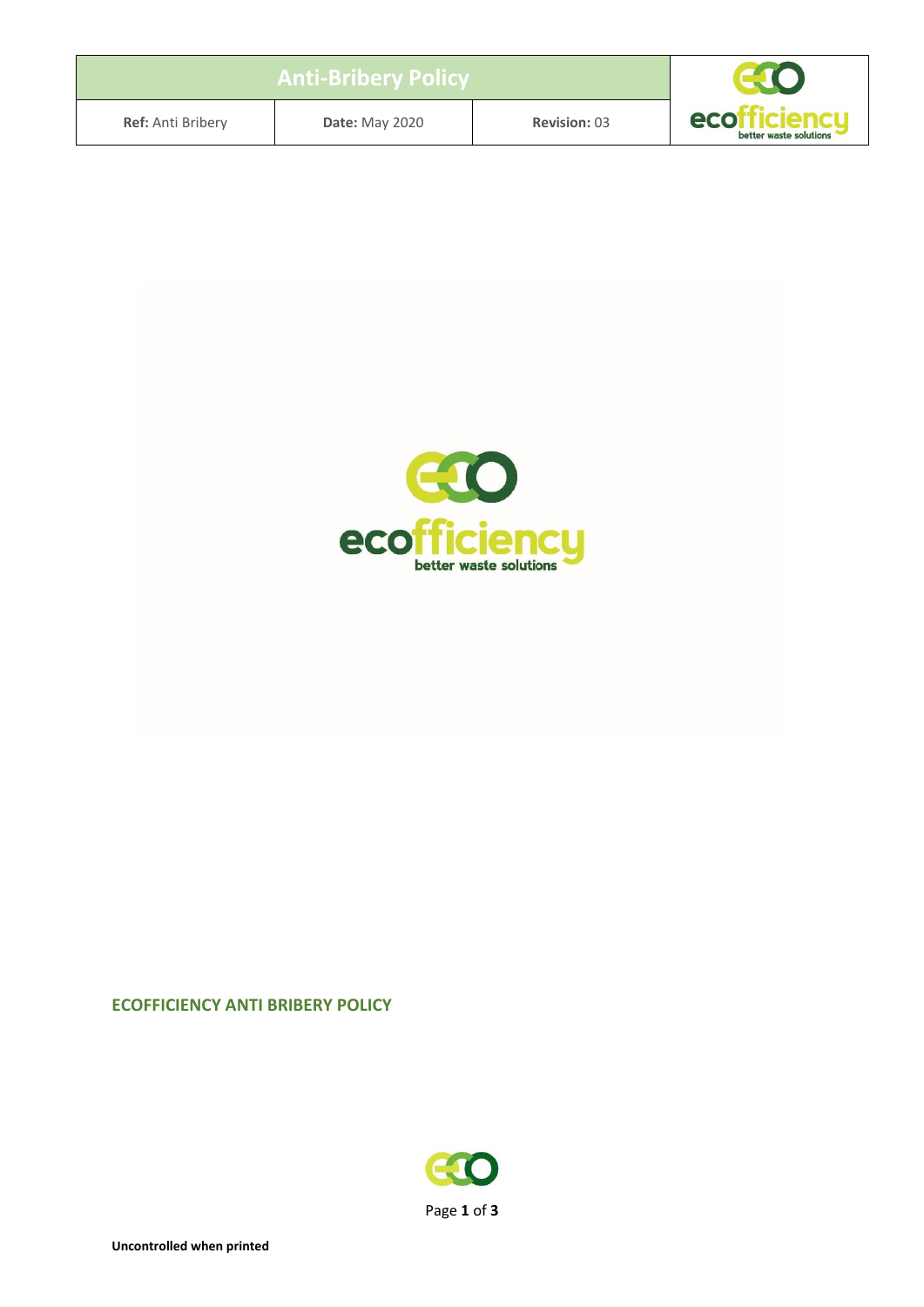| <b>Anti-Bribery Policy</b> |                       |                     |                                        |
|----------------------------|-----------------------|---------------------|----------------------------------------|
| <b>Ref:</b> Anti Bribery   | <b>Date: May 2020</b> | <b>Revision: 03</b> | ecotticiencu<br>better waste solutions |

## Introduction

The Company is committed to implementing and enforcing effective systems to counter bribery. Therefore, it is the Company's policy to conduct all aspects of its business in an honest and ethical manner at all times.

Under UK law (UK Bribery Act 2010), bribery and corruption is punishable for individuals by up to ten years imprisonment. If the Company is found to have taken part in the corruption or lacks adequate procedures to prevent Bribery, it could face an unlimited fine and be excluded from tendering for Government contracts.

#### Policy

The aim of this policy is to help the Company act in accordance with the Bribery Act 2010, maintain the highest possible standards of business practice, and advise individuals of the Company's 'zero-tolerance' to bribery.

This policy applies to all permanent and fixed-term staff employed by the Company, and any contractors, consultants or other persons acting under or on behalf of the Company.

The Company will not:

- Make contributions of any kind with the purpose of gaining any commercial advantage.
- Provide gifts or hospitality with the intention of persuading anyone to act improperly, or to influence a public official in the performance of their duties.
- Make, or accept, "kickbacks" of any kind.

## Company Responsibility

The Company will:

- Keep appropriate internal records that will evidence the business reason for making any payments to third parties.
- Encourage employees to raise concerns about any issue or suspicion of malpractice at the earliest possible stage.
- See that anyone raising a concern about bribery will not suffer any detriment as a result, even if they turn out to be mistaken.